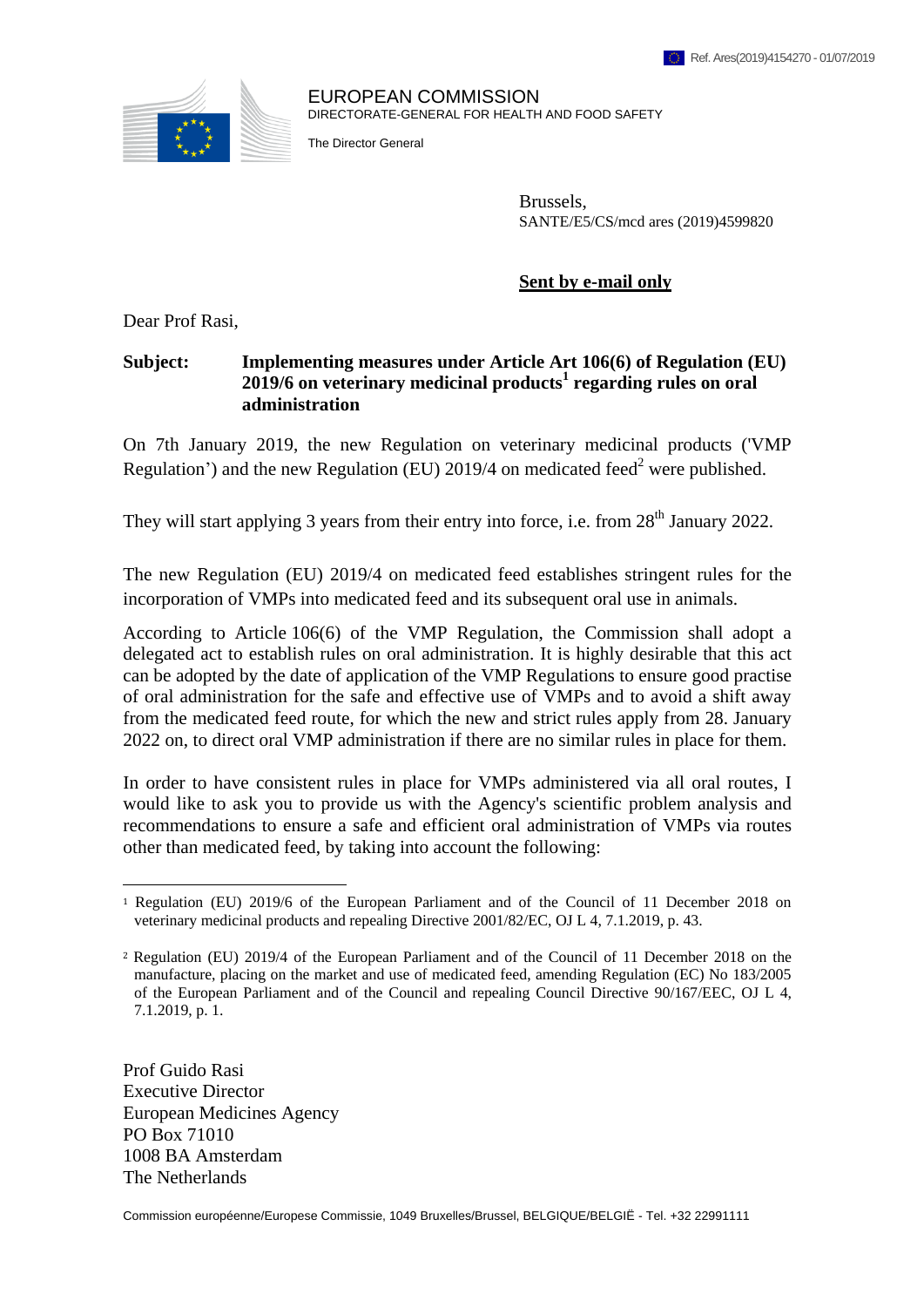- to ensure effective and safe use of veterinary medicinal products authorised and prescribed for oral administration via routes other than medicated feed, such as mixing of water for drinking with a veterinary medicinal product, mixing of a veterinary medicinal product into the ordinary feed by the farmer or top dressing of the feed offered to the animal in a feeding device with a VMP (solid or as an emulsion); this issue should address the borderline between the medication with medicated feed and with VMPs via the alternative oral routes,
- proper administration and compliance with the dosage in the veterinary prescription of the veterinary medicinal products which are to be administered orally must be ensured for a safe and efficacious treatment for all animals, in particular for antimicrobials; in this context, a matching of posology, number of animals to be treated and the pack size of the VMP should be ascertained,
- the summary of the product characteristics for veterinary medicinal products authorised and prescribed for oral administration via routes other than medicated feed,
- differentiate between the categories of VMPs according to their risk,
- special production and use conditions for different species, such as fish,
- the provisions in the Medicated Feed Regulation concern the manufacturing including compositional requirements, including potential incompatibilities of the VMP with feed additives or biocides used for the feeding equipment, homogenous incorporation, cross contamination (Articles 4-7, Annex I) and safe use of medicated feed for farmed animals and pets. Thus, adequate measures for the oral routes other than medicated feed should address over-dosage and underdosage, unintended administration to non-target animals, the risk of crosscontamination of the feed, residues in the feeding devices and water supply system, and release of those products into the environment.
- involving EFSA and their knowledge on feed, including with respect to cross contamination to achieve similar standards for all oral routes.

Relevant excerpts from the VMP Regulation are included in Annex I for your convenience.

We would kindly ask for your contribution by the end of April 2020.

We would also ask that the Agency update our services on the main progress of its work on a monthly basis.We would like to thank you for your collaboration.

Yours sincerely,

Anne Bucher

Encl.: Annex I